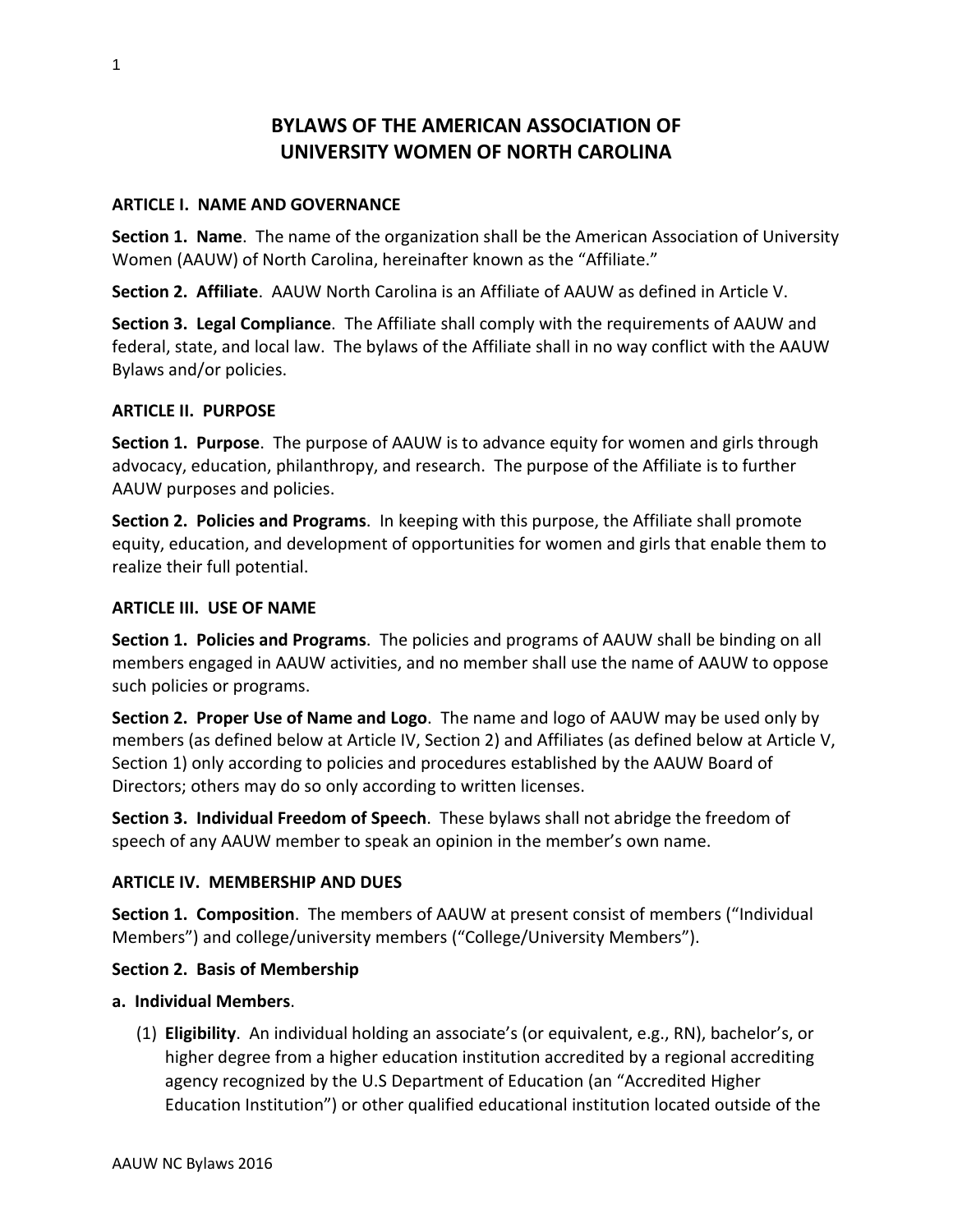United States, as determined by the AAUW Board of Directors, shall be eligible to receive admission to AAUW membership; such membership shall be granted upon payment of AAUW dues. The provisions set forth in this section are the sole requirement for eligibility and admissibility to AAUW membership except that the AAUW Board of Directors may establish a process to assess credentials that are submitted based on degree equivalence.

#### (2) **Appeals of Refusals of Admission to Membership**. Any potential Individual

Member or College/University Member who claims qualification for membership in AAUW and who has been refused admission to membership may present credentials to the AAUW Board of Directors for review. The decision of the AAUW Board of Directors shall be final.

(3) **Saving Clause**. No Individual Member shall lose membership due to any change in the status of the higher education institution upon which original qualification for membership was based.

#### (4) **Life Membership**.

(a) **Paid**. An Individual Member may become a life member (a "Life Member") upon a one-time payment of twenty years' annual AAUW dues, based on the amount of annual AAUW dues the year the Member elects to become a Life Member. Thereafter, the Life Member shall be exempt from the payment of AAUW national dues.

(b) **Fifty-Year Honorary**. An Individual Member who has paid AAUW dues for fifty years shall become a Life Member and shall thereafter be exempt from the payment of AAUW national dues.

**b. College/University Members**. Any Accredited Higher Education Institution or other qualified higher education institution located outside the United States, as determined by the AAUW Board of Directors, that pays annual dues to AAUW shall be eligible to be a College/University Member. Each College/University Member shall appoint one or two representatives who are eligible to be Individual Members and who shall each have the membership benefits of an Individual Member and any other benefits that accrue to representatives of College/University Members, as determined by the AAUW Board of Directors.

**Section 3. Student Associates**. The AAUW Board of Directors may permit undergraduate students enrolled in Accredited Higher Education Institutions or in other qualified educational institutions located outside the United States, as determined by the AAUW Board of Directors, to associate with AAUW, with fees (if any) and benefits as determined by the AAUW Board of Directors.

#### **Section 4. Dues.**

a. **Amount**. The annual dues and member benefits for any category of member shall be established by a two-thirds vote of the AAUW Board of Directors. Members shall be notified of the intent to consider a change in the dues, the proposed amount, and the rationale for the change at least 60 days prior to the vote.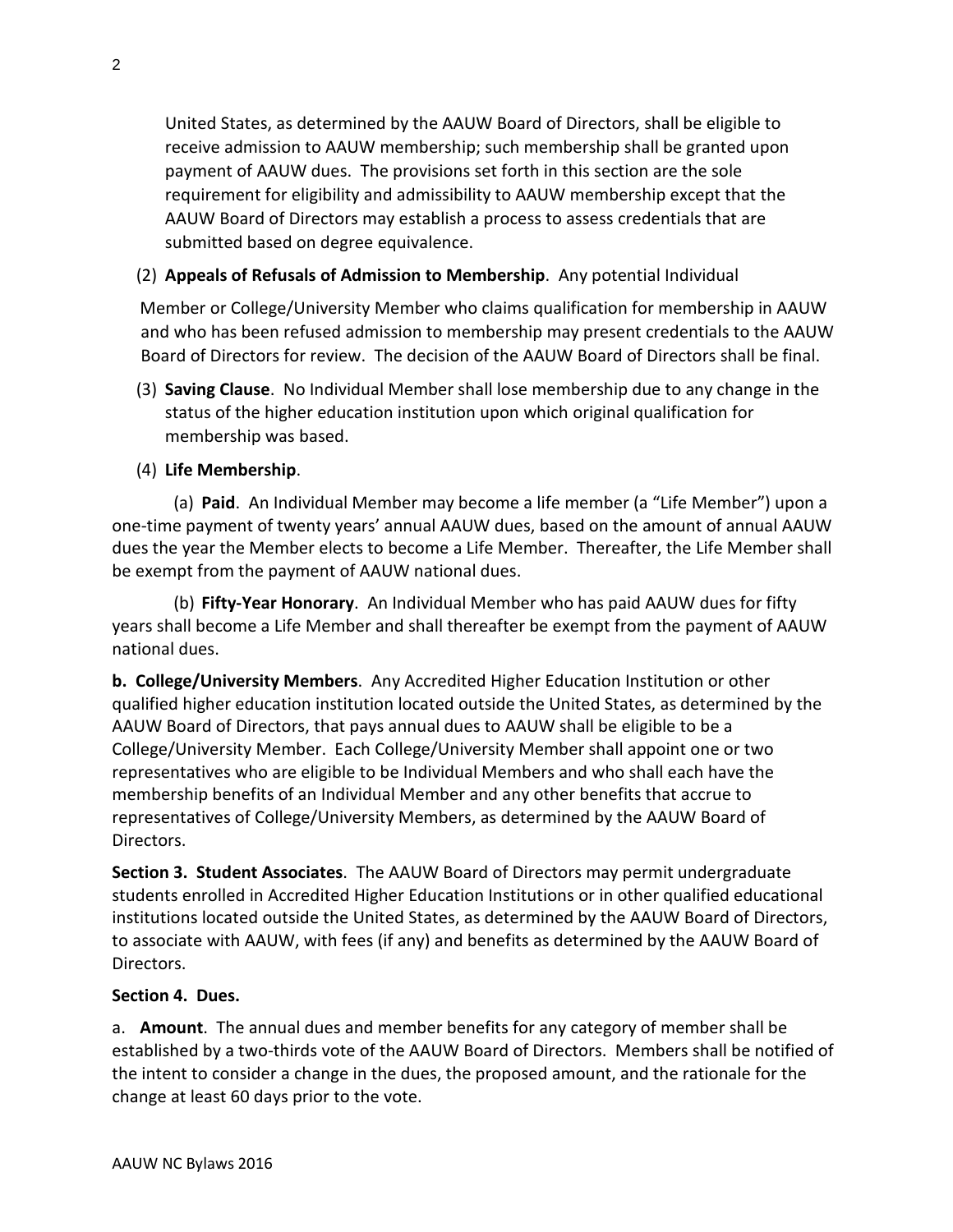b. **Payment**. Member dues shall be payable in accordance with procedures established by the AAUW Board of Directors.

**Section 5. Severance of Membership**. Any Member may be suspended or removed from membership for any conduct that tends to injure AAUW or to adversely affect its reputation or that is contrary to or destructive of its mission according to these bylaws, with action taken following policies and procedures adopted by the AAUW Board of Directors. In addition, a College/University Member that is no longer eligible for membership shall be removed from membership as soon as practicable after it loses its eligibility.

#### **Article V. AAUW AFFILIATES**

**Section 1. AAUW Affiliate Defined**. An AAUW Affiliate ("Affiliate") is an organization affiliated with AAUW for the purpose of supporting AAUW's mission through Affiliate programs, fundraising, networking, and/or other activities. Affiliates are typically nonprofit membership organizations under state law and may also have been recognized as tax-exempt 501(c)(3) or 501(c)(4) organizations under the Internal Revenue Code. An Affiliate may use AAUW's name and/or logo only if approved by the AAUW Board of Directors.

#### **Section 2. Organization.**

- a. **Purpose**. Affiliates shall promote the purposes, programs, and policies of AAUW.
- b. **Bylaws**. Affiliates shall develop bylaws as meet their needs. However, any such bylaws shall not conflict with AAUW Bylaws or with applicable law.
- c. **Structure**. Affiliates may create such leadership structures as meet their needs. Each Affiliate shall provide AAUW with designated contacts for administration and finance.

### **Section 3**. **Loss of Recognition of an Affiliate**.

- a. The AAUW affiliation status of an Affiliate may be revoked for cause through affiliation review procedures specified by the AAUW Board of Directors.
- b. The Affiliate shall have the right to appeal to the AAUW Board of Directors within a designated period.

**Section 4. Property and Assets**. The title to all property, funds, and assets of an Affiliate is vested in the Affiliate. An Affiliate shall have complete control of its property and assets, except that such property and assets shall not be used for any purpose contrary to AAUW's purposes. In the event of the dissolution of an Affiliate or the termination of an Affiliate's affiliation with AAUW, all assets of the Affiliate shall be transferred and delivered to AAUW or to another Affiliate designated by AAUW. AAUW may solicit and consider recommendations from local leaders before making a designation.

### **ARTICLE VI. PARLIAMENTARY AUTHORITY**

The rules contained in the most current edition of *Robert's Rules of Order Newly Revised* shall govern the Affiliate in all instances in which they are applicable and in which they are not inconsistent with the AAUW Bylaws or with the requirements of AAUW or applicable laws.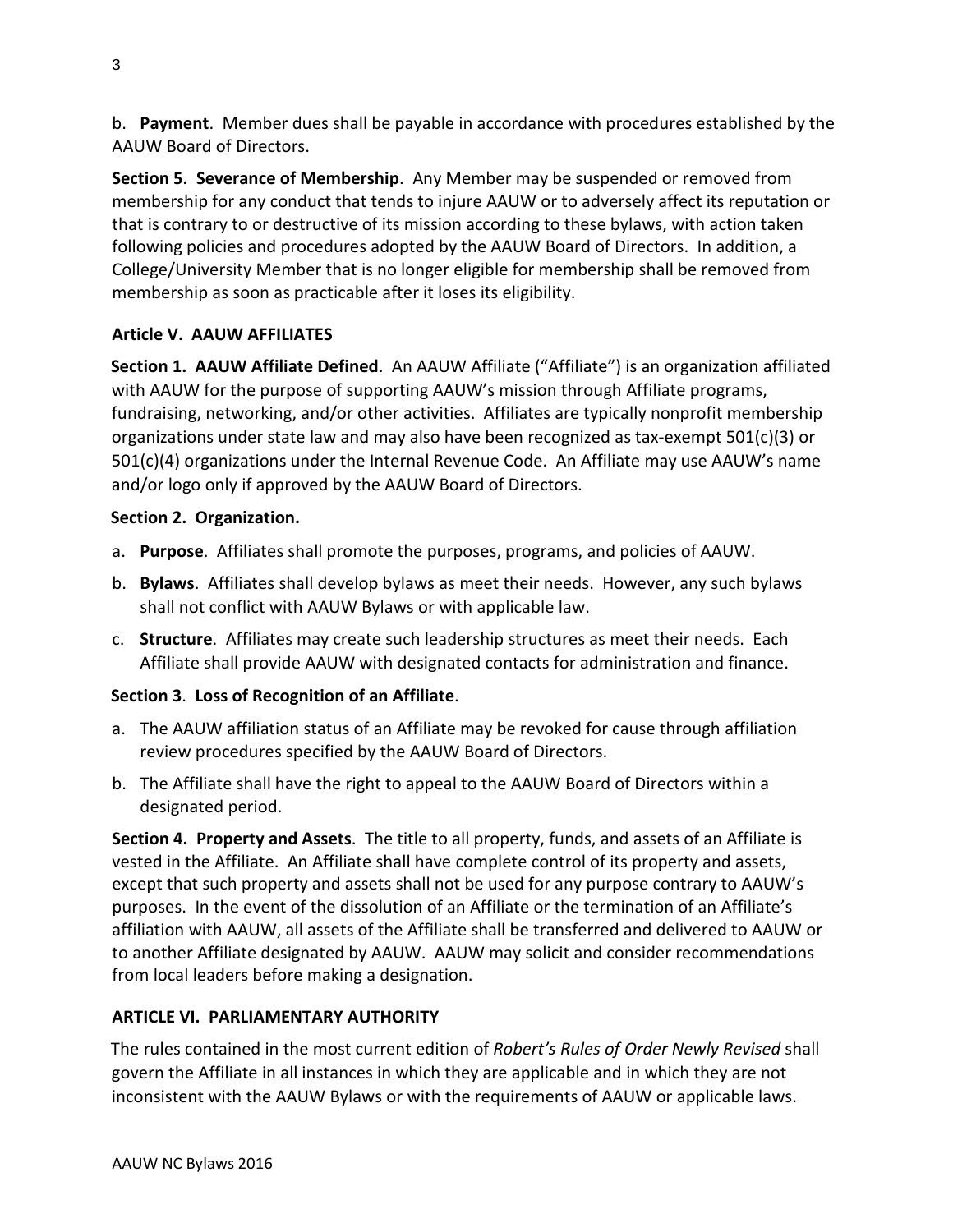### **ARTICLE VII. AAUW-MANDATED AMENDMENTS TO THE BYLAWS**

AAUW-mandated amendments shall be implemented by the Affiliate's board of directors without a vote of the Affiliate's membership and as prescribed by the AAUW Board of Directors.

# **ARTICLE VIII. SPECIFIC AFFILIATE PROVISIONS**

**Section 1. AAUW NC Amendments to the Bylaws.** The provisions of these bylaws not governed by the AAUW Bylaws may be amended at any annual meeting by a two-thirds vote of those present and voting, provided written notice of the proposed amendments has been sent to each state member at least thirty (30) days before the meeting.

## **ARTICLE IX. FINANCIAL ADMINISTRATION**

**Section 1. Fiscal Year.** The fiscal year corresponds with that of AAUW and begins July 1.

## **Section 2. Dues**

a. The annual state dues for affiliate members are fixed by a two-thirds vote of eligible voters at the annual state meeting. The state Board of Directors must provide written notice of dues' changes to all members thirty (30) days before the annual meeting. Dues are payable by July 1. Dues of new members may be accepted any time.

b. The two member representatives from each college/university pay no state dues.

c. Student members pay no state dues.

d. State dues are waived for fifty (50) year members.

**Section 3. Budget.** The annual budget for the state is prepared by the Treasurer/ Finance Committee, approved by the state Board of Directors, and sent to the membership at least thirty (30) days before the start of the fiscal year.

**Section 4. Financial Review.** The elected officers control funds to assure safekeeping and accounting and are responsible for all monies in the state treasury. An annual review of the state treasury is conducted. The state sets and maintains policies and procedures to control financial records consistent with generally accepted accounting procedures and principles as well as federal, state, and local laws.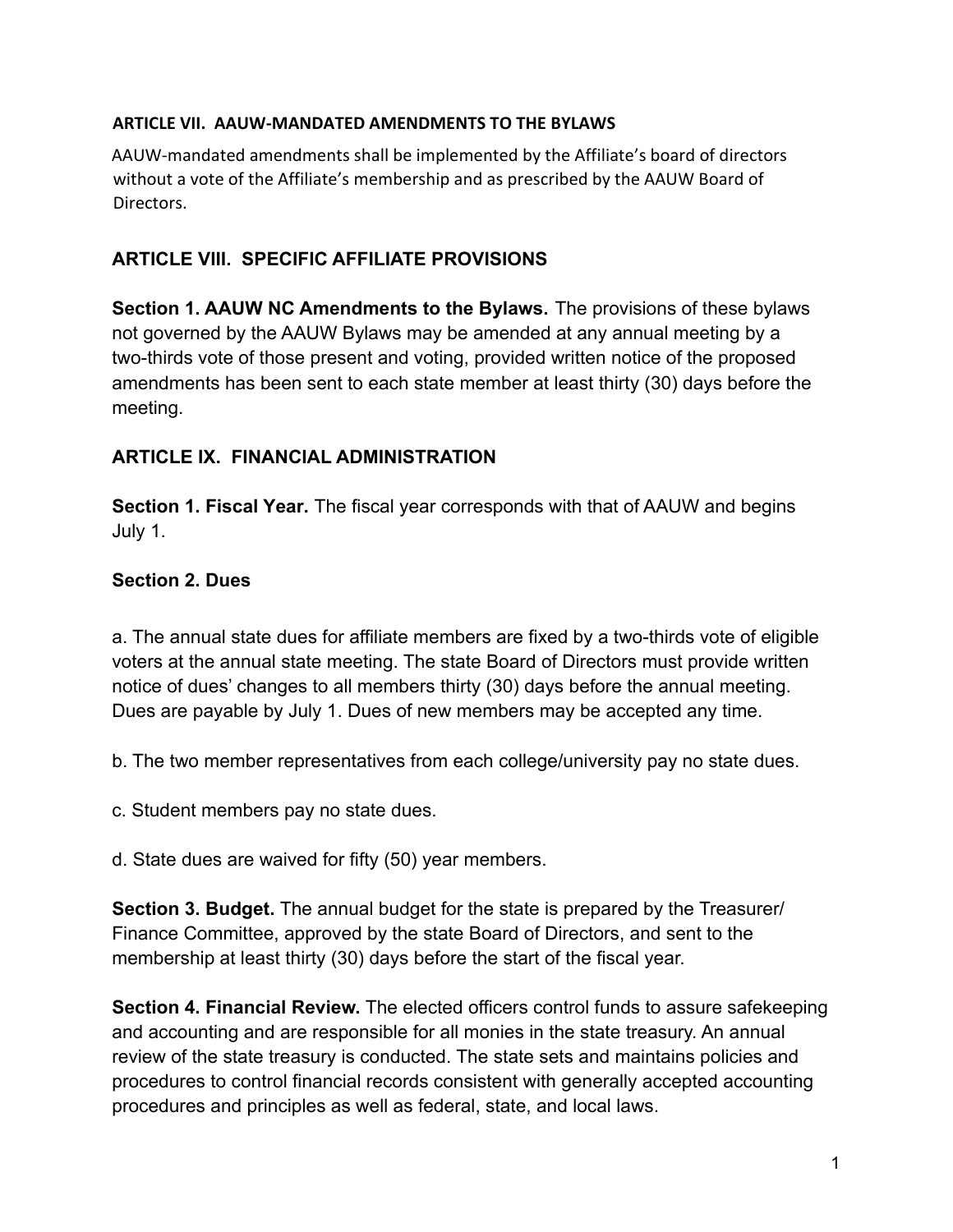# **ARTICLE X. OFFICERS**

**Section 1. Elected Officers.** The elected officers are President (Administrative Officer), Branch Advocate, Vice President, and Treasurer (Financial Officer). Two (2) people may be elected to these positions to serve as a team.

**Section 2. Qualifications for Office.** The officers must be members of AAUW NC.

**Section 3. Terms of Office.** All terms begin on July 1. Elected officers serve for two (2) years or until a successor has been elected or appointed. No elected officer may hold the same office for more than four (4) consecutive years.

#### **Section 4. Vacancies.**

a. A vacancy in the office of President will be filled for the unexpired term by the Vice President, followed by the Branch Advocate.

b. If neither the Vice President or Branch Advocate accepts the position, the nominating committee presents a nominee for election by the Board of Directors.

c. A vacancy in any office other than President is filled for the unexpired term by an election of the Board of Directors.

### **ARTICLE XI. DUTIES OF OFFICERS**

**Section 1. Duties** Officers perform the duties prescribed by these Bylaws, by Robert's Rules of Order Newly Revised, by AAUW's job descriptions, and by those specified in the Policy Statement.

a. **President.** The President represents AAUW NC and serves as the official spokesperson. The President is responsible for submitting reports as required by AAUW.

b. **Vice President.** The Vice President performs such duties as the President and Board direct.

c. **Branch Advocate.** The Branch Advocate is the liaison between the board and the branches. The Branch Advocate performs other duties as the President and Board direct.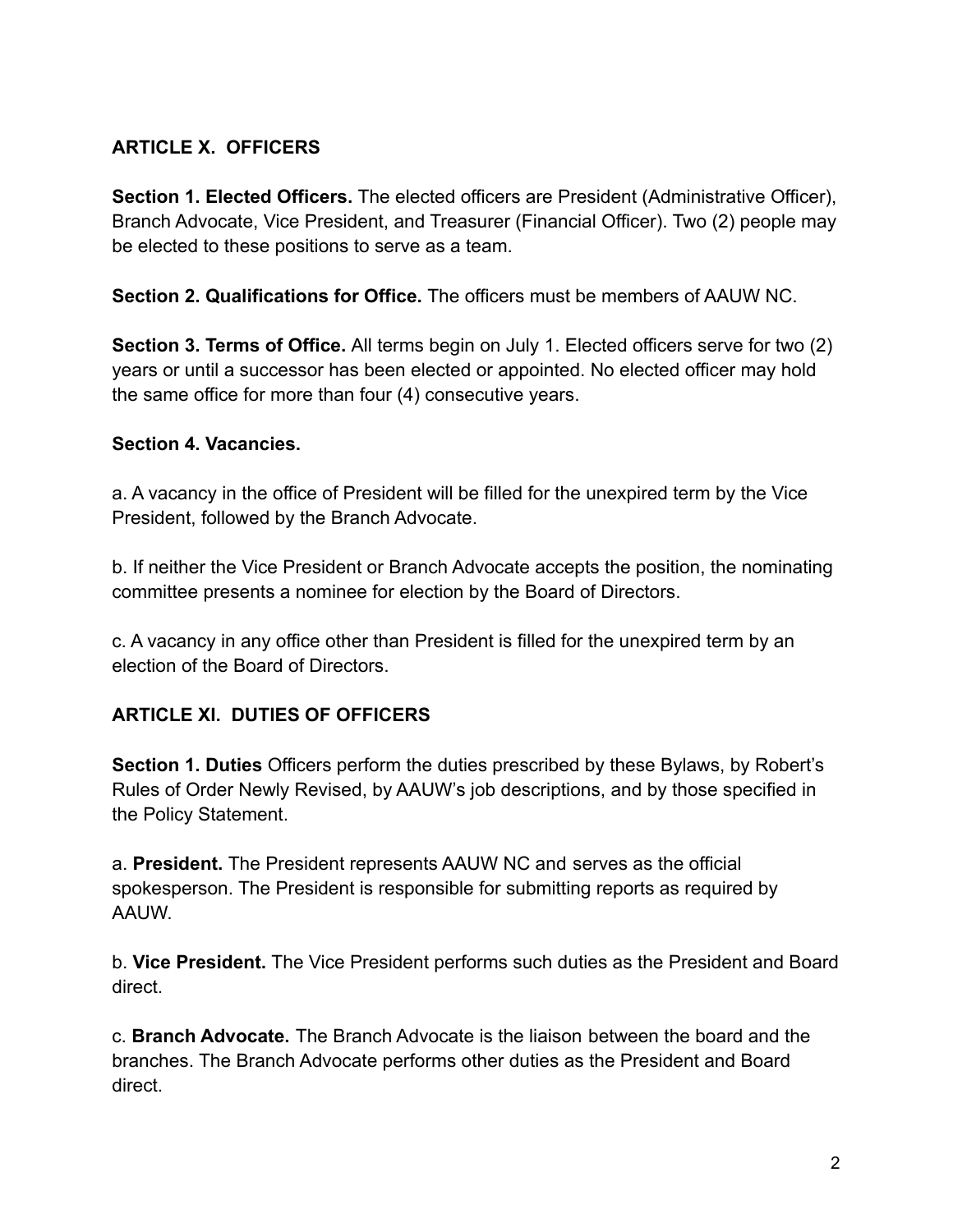d. **Treasurer.** The Treasurer is responsible for the collection of state dues and the accounting of all funds of the state. The Treasurer meets all deadlines.

# **ARTICLE XII. EXECUTIVE COMMITTEE**

**Section 1. Composition.** The elected officers compose the Executive Committee.

**Section 2. Powers and Duties.** The Executive Committee has the general power to conduct the business of AAUW NC and to initiate and execute its programs. It acts for the state between board meetings as necessary.

## **ARTICLE XIII. COMMITTEES AND BOARD OF DIRECTORS**

**Section 1. Committees.** Committees or Task Forces are created for the needs of the organization. The President appoints the chairpersons, with the approval of the Executive Committee.

**Section 2. Board of Directors.** The Board of Directors is composed of the Executive Committee, the appointed committee chairs, and other appointed members. The Past President serves as an ex officio member of the Board of Directors.

**Section 3. Qualifications for Office.** Board members must be members of AAUW NC.

**Section 4. Duties and Responsibilities.** The Board of Directors is responsible for establishing goals and objectives and working to accomplish them. The Board of Directors is responsible for maintaining the fiscal integrity of the organization and for maintaining and enhancing the reputation of AAUW NC. The Board of Directors can establish policies and procedures.

### **Section 5. Meetings and Quorum**

a. **Regular Meetings.** Meetings of the Board of Directors must be held at least quarterly.

b. **Special Meetings.** Special meetings of the Board of Directors are called by the President or upon written request of three (3) members of the Board, provided that Board members are given at least five (5) days' notice of the meeting and the agenda.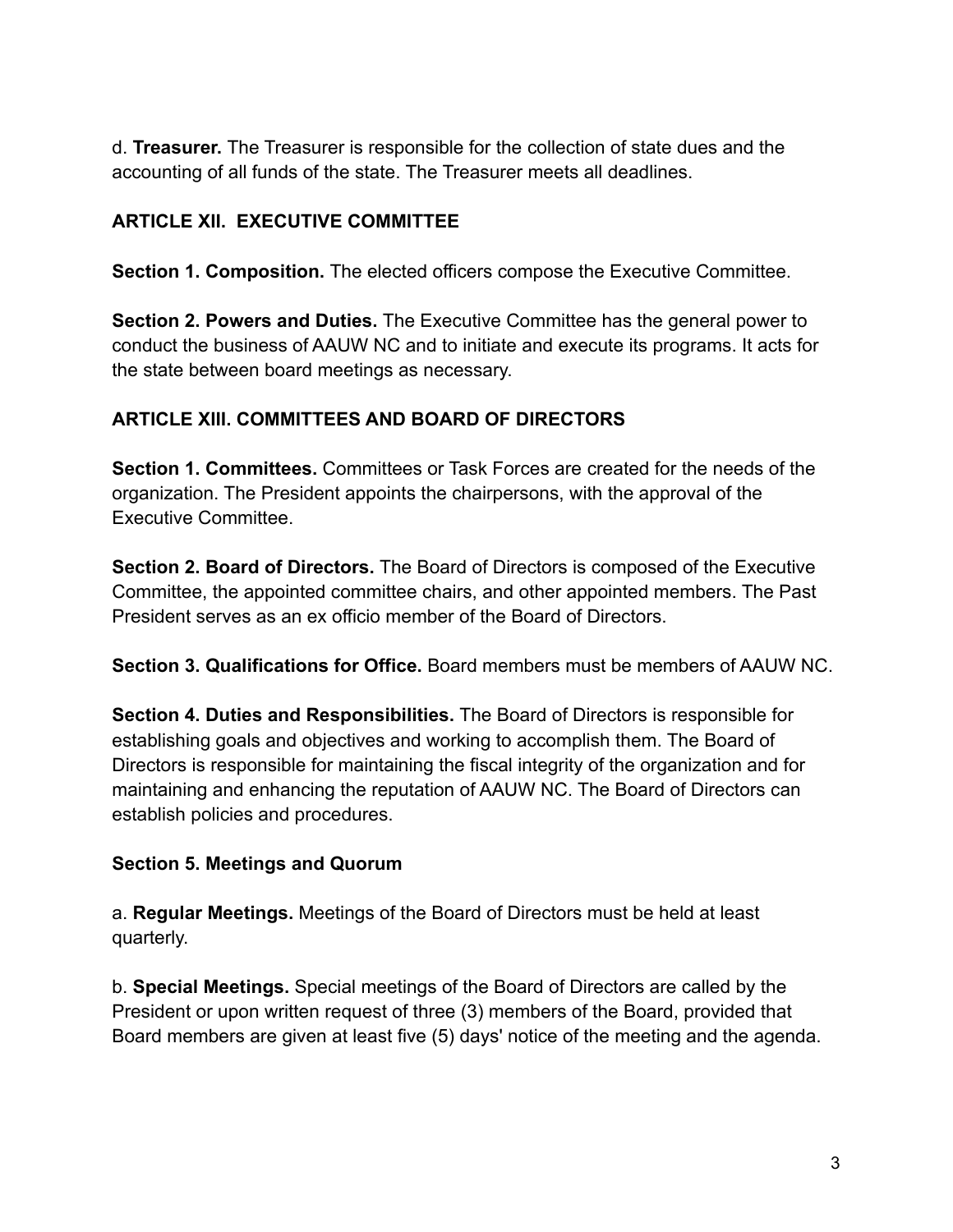c. **Quorum.** The quorum for a meeting of the Board of Directors is fifty one percent (51%) of the members, which includes fifty one percent (51%) of the Executive **Committee.** 

# **Section 6. Voting.**

a. Each member of the Board of Directors has one (1) vote; when an officer or committee has co-officers/co-chairs, there should only be one (1) vote per office/committee chair.

b. **Interim Voting.** In the interim between meetings, a vote may be taken at the request of the President on any issue and submitted electronically. The members of the Board are notified of the result.

**Section 7. Minutes.** All board meetings and votes are recorded by a secretary appointed by the President. Neither the President or Treasurer may serve in this capacity. The President ensures the minutes are available with state records.

## **Section 8. Removal of Officers**

a. The President may rescind any appointment to the Board.

b. Any elected officer may be removed from office by a vote of two-thirds (67%) of the Board.

# **ARTICLE XIV. NOMINATIONS AND ELECTIONS**

### **Section 1. Nominating Committee**

a. The Nominating Committee seeks candidates for state office, considers and vets candidates, and presents a single slate for election by members.

b. The chair and members of the nominating committee are appointed by the President and approved by the Board.

c. The Nominating Committee publishes the names of the candidates at least thirty (30) days prior to the election.

### **Section 2. Elections**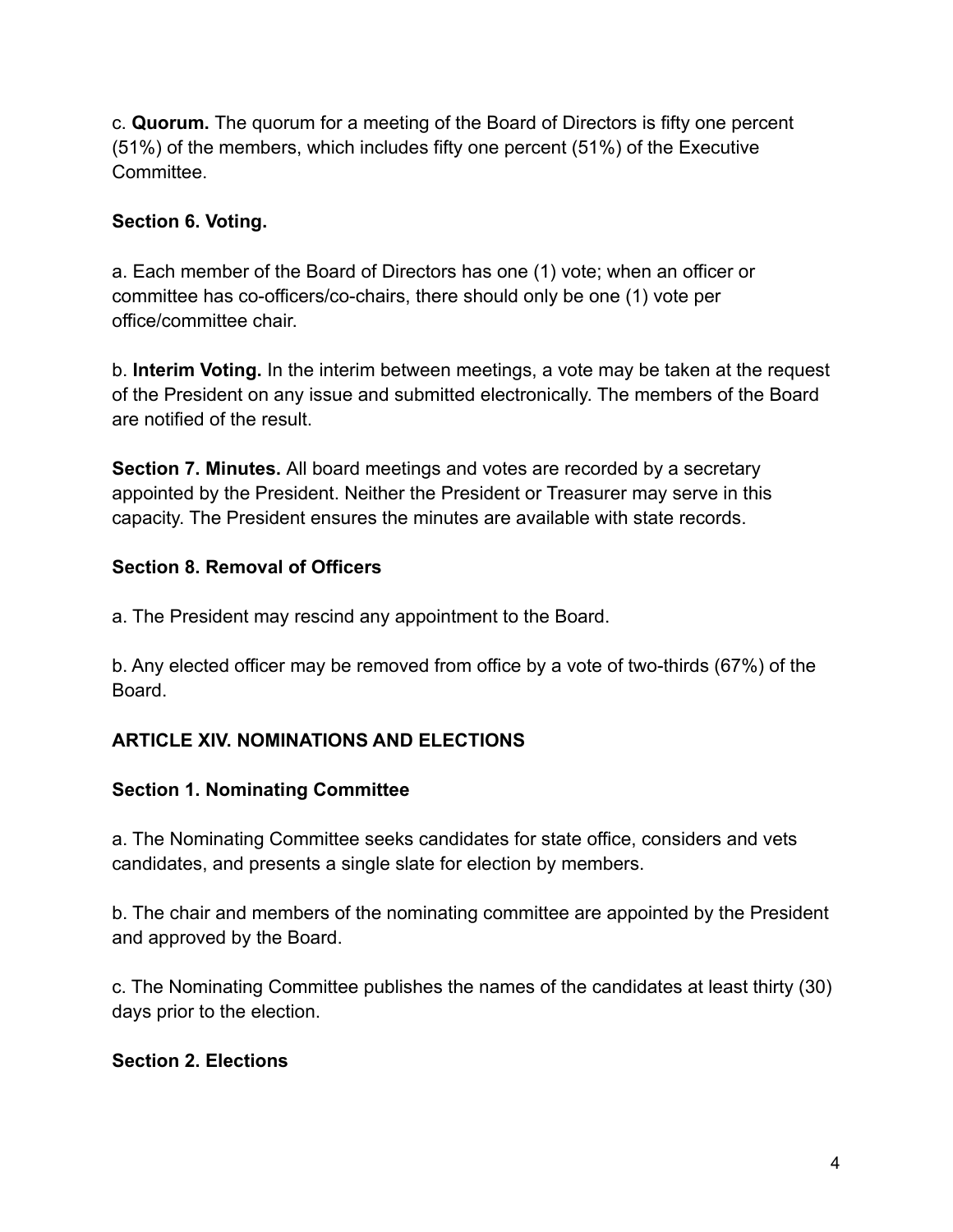a. All members at the annual state meeting elect officers.

b. Election is by paper ballot, voice vote, or electronic means.

c. A majority of the votes cast is necessary for election.

d. The President and Branch Advocate are elected in odd years. The Vice President and Treasurer are elected in even years.

## **ARTICLE XV. MEETINGS OF AAUW NC**

**Section 1. Annual Meeting.** An Annual Meeting of the state is held once a year at the call of the President, who designates the date, time, location, and form of the meeting.

**Section 2. Special Meetings.** Special meetings may be called by the President, or will be called by the President on the written request of twenty percent (20%) of the Board of Directors.

**Section 3. Notice of Meetings.** Notice of the annual meeting is sent to all state members at least thirty (30) days before the meeting. Notice of special meetings is sent to all state members at least one (1) week in advance of the meeting.

**Section 4. Open Meetings.** All state meetings, including meetings of the Board of Directors, are open and may be attended by any member of the state.

**Section 5. Voting.** Each member is entitled to one (1) vote at any annual or special meeting of members.

**Section 6. Quorum.** The meeting has a quorum if a majority of the branches are represented by a branch member.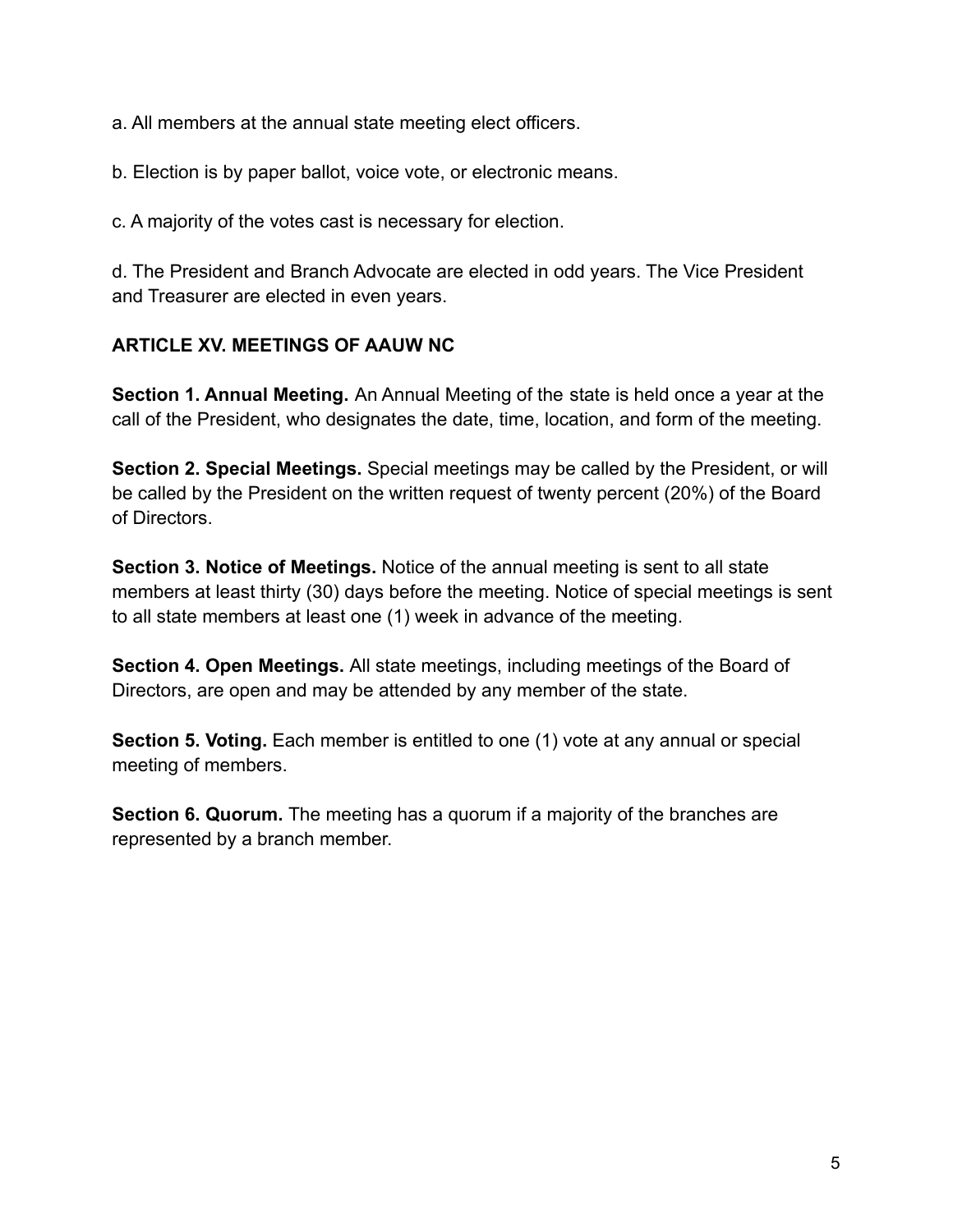#### **ARTICLE XVI. INDEMNIFICATION**

Every board or committee member may be indemnified by AAUW NC against all expenses and liabilities, including counsel fees, reasonably incurred or imposed upon such board or committee members in connection with any threatened, pending or completed action, suit, or proceeding to which the board or committee member may become involved by reason of being or having been a member of the board or committee, or any settlement thereof, unless adjudged therein to be liable for negligence or misconduct in the performance of duties. In the event of settlement, the indemnification herein shall apply only when the state board approves such settlement and reimbursement as being in the best interest of AAUW NC. The foregoing right of indemnification shall be in addition and not exclusive of all other rights to which the member of the board or committee is entitled.

Adopted November 11, 1985; Amended November 16, 1987; Amended April 15,1989; Amended

AAUW NC Bylaws 2016